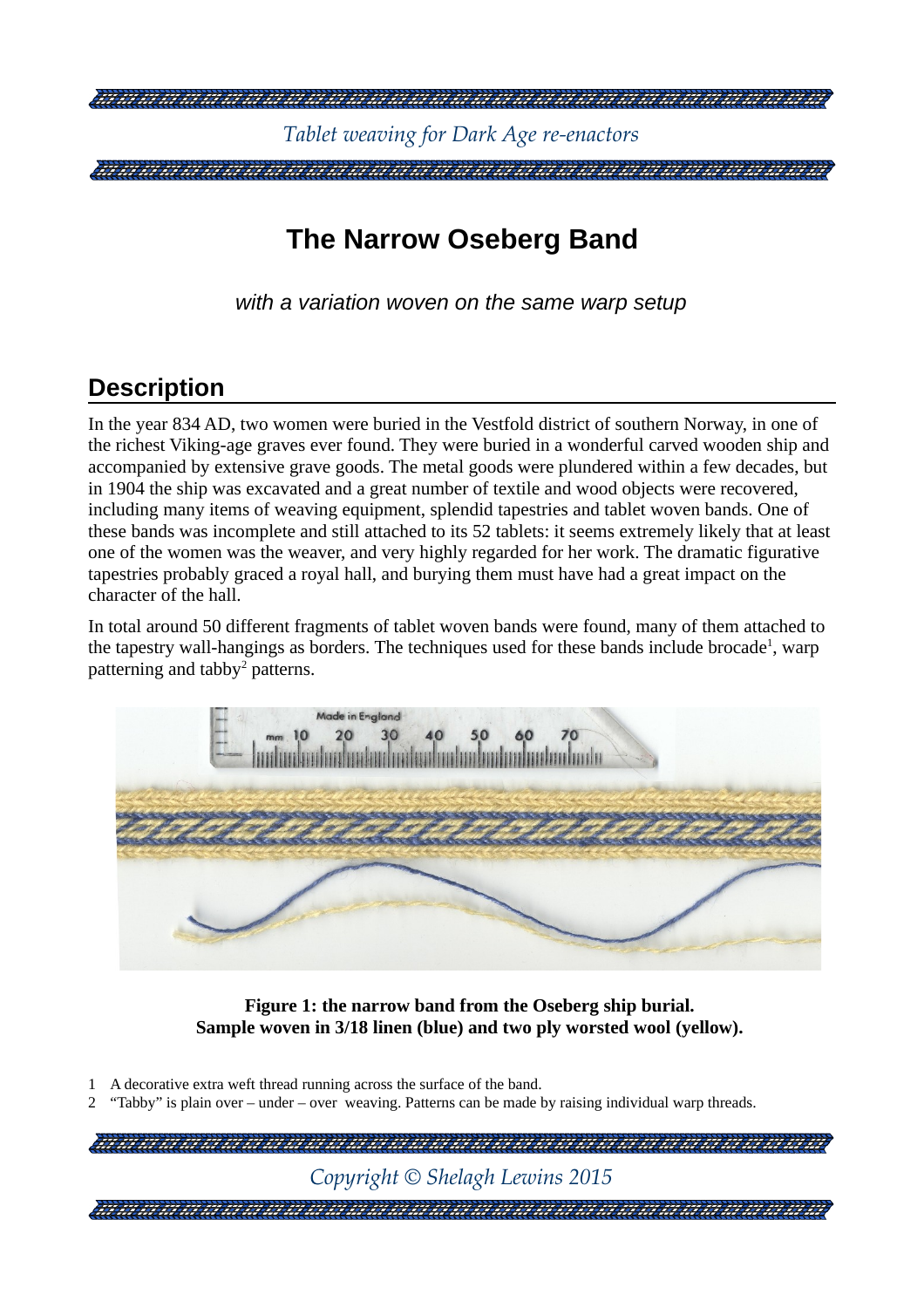Just one band from this collection is woven mainly with silk and it is the simplest band to weave, using only 10 tablets which are turned together in the same direction. The contrasting linen threads have almost disappeared but they were darker than the silk. This band was only 0.5 cm in width.

Although the band is simple, the use of silk and its presence in the Oseberg grave makes it suitable for the highest status. A version woven in wool and / or linen would be appropriate for lower status.

The linen may well have been dyed for contrast and because if you are using expensive imported silk, it makes sense to use your best, most colourful, linen with it. Woad dye takes relatively well on vegetable fibres, so for the sample band I have used blue linen against straw-coloured wool<sup>[3](#page-1-1)</sup>. The sample band shown in [Figure 1](#page-0-2) is woven with wool in place of the silk.

The pattern is unusual in that it is created entirely from the arrangement of the coloured threads in the tablets, not from individual turning of the tablets. It is also unusual in being the same on both sides.

[Figure 2](#page-1-0) shows a 'meander' variation which can be woven on the same warp. This is not unlike a meander pattern used in a reconstruction of costumes found in graves at Eura, Finland.



| Difficulty        | Very easy                                                                                                                             |
|-------------------|---------------------------------------------------------------------------------------------------------------------------------------|
| Authenticity      | A<br>An accurate copy of a specific band. Suitable for Viking re-<br>enactment, medium to high status.                                |
| Date              | Shortly before 834 AD                                                                                                                 |
| Location          | Oseberg ship burial, Vestfold, Norway                                                                                                 |
| Number of tablets | 10                                                                                                                                    |
| Weaving technique | The warp-twined pattern is entirely determined by the<br>arrangement of threads in holes, and the tablets are all turned<br>together. |

<span id="page-1-0"></span>**Figure 2: variation woven on the same warp setup.**

#### **References**

**Christensen, Arne Emil; Nockert, Margareta.** *Osebergfundet IV, Tekstilene.* Universitetet i Oslo 2006.

**Geijer, Agnes.** *Die Textilfunde aus den Gräbern. Birka: Untersuchungen und Studien III.* Uppsala: Kungl. Vitterhets Historie och Antikvitets Akadamien, 1938.

**Lehtosalo-Hilander, Pirkko-Liisa.** *Ancient Finnish Costumes.* Vammala, 1984.

Website of the Viking Ship Museum, Oslo:

<http://www.khm.uio.no/english/visit-us/viking-ship-museum/exhibitions/oseberg/>

<span id="page-1-1"></span>3 Fragments of woad- and madder-dyed linen were found at Birka.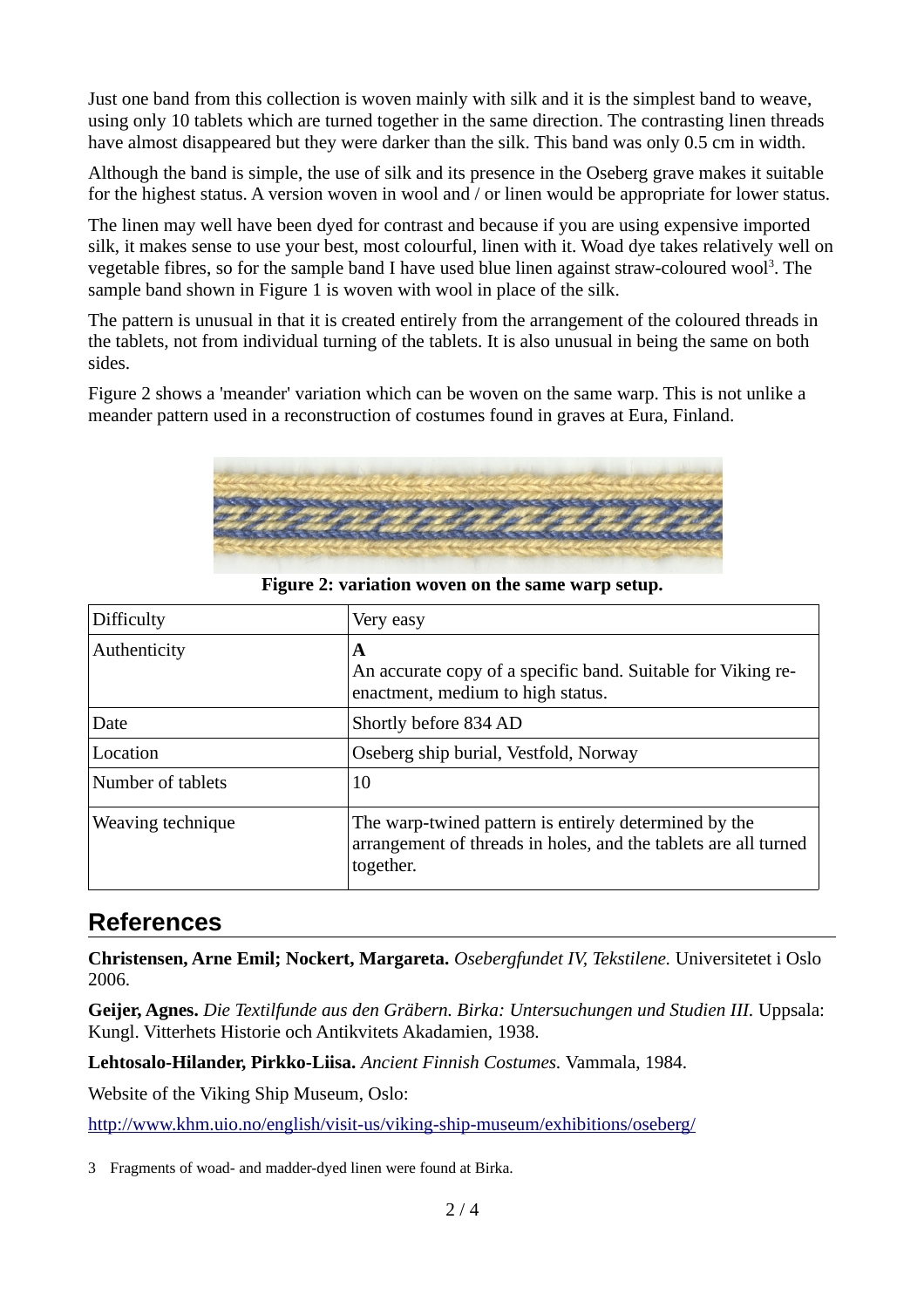## **Threading**

Thread the tablets as described below and shown in [Figure 6:](#page-3-0)

- **Tablets 1-3 and 9-10:** four yellow threads.
- **Tablets 4, 8:** four blue threads.
- **Tablets 5, 7:** one blue, three yellow threads.
- **Tablet 6:** alternating blue and yellow threads.

It doesn't matter how the tablets lie when you thread up: you will arrange them correctly in the next step.



*A, B, C, D show the positions of the threads in the threading diagram. Most weavers do not label their tablets because which hole is "A" changes as you turn them.*



**Figure 3: labelling the positions. Figure 4: turning the tablets forwards.**

*If you work with the woven band on your side of the tablets, push the top of the tablets away from you with your thumbs.*



<span id="page-2-0"></span>**Figure 5: flipping a tablet to change it from S to Z (top view).**